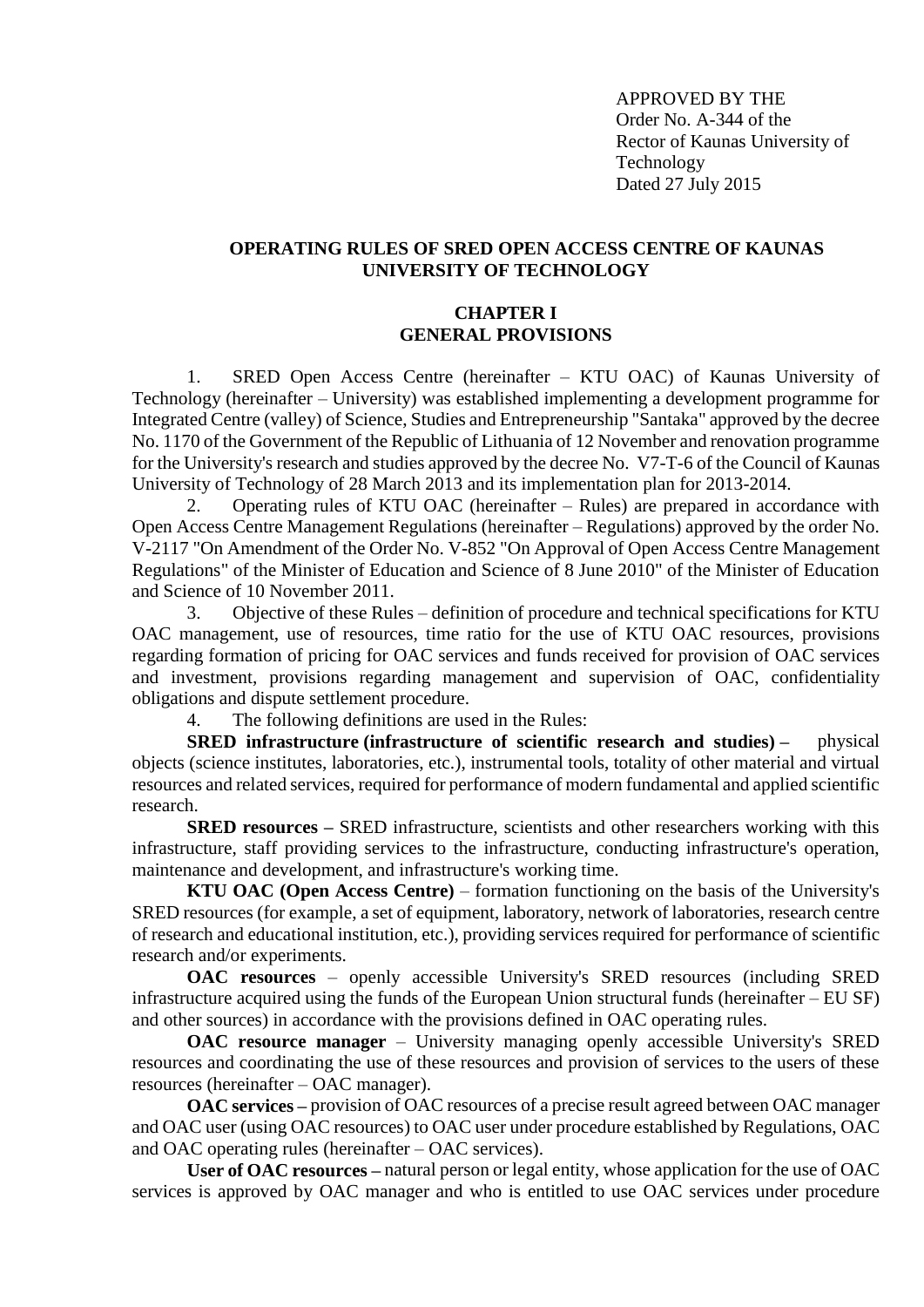established by Regulations (hereinafter – OAC user). OAC users are divided in two categories: internal and external users.

**Internal users** – University's staff and students, who have access to OACIS.

**External users** – users, who do not have access to OACIS.

**OACIS** – University's Open Access Centre Information System.

**OACIS coordinator** – KTU National Innovation and Entrepreneurship Centre (hereinafter – NIEC), responsible for transfer of technologies, management and protection of intellectual property.

**KTU NIEC Open access management office –** KTU NIEC office, coordinating commercialisation of the University's SRED works and research services, execution of orders via OACIS.

**Valley "Santaka"** – integrated centre of science, studies and entrepreneurship, operating on OAC principle; its concept is approved by the ordinance No. 321 by the Government of the Republic of Lithuania of 21 March 2007 On Approval of the Concept of Establishment and Development of Integrated Centres (Valleys) of Science, Studies and Entrepreneurship.

**SRED** – scientific research and experimental development.

**SREDI** – scientific research, experimental development and innovations.

5. SRED infrastructure, acquired while implementing the projects of development or update of SRED infrastructure, financed by the funds of EU SF or the budget of the Republic of Lithuania, has to be openly accessible to all interested natural persons and legal entities in accordance with the requirements established in the Regulations and Rules, except the cases stipulated in other legal acts.

6. Smooth operation of OAC activities and uninterrupted accessibility of OAC resources and related services to the users, and total accounting of OAC activities have to be ensured by OAC manager.

## **CHAPTER II OAC MANAGEMENT**

7. Management and supervision of University's OAC is ensured by: National Innovation and Entrepreneurship Centre (hereinafter – NIEC), represented by its director, faculties' Vice-Deans for Research and directors of science institutes, who act as coordinators of OAC activities by the Rector's order No. A-208 of 08-05-2015, head of laboratory centre, head of the office of laboratories, manager / head of laboratory, laboratory assistant / engineer / technician and Information Technology Services, represented by its director.

8. KTU NIEC is responsible for commercialisation of the services provided by KTU OAC and content of the information collected by OACIS.

9. Faculties' Vice-Deans for Research and directors of science institutes are directly responsible for commercialisation of OAC services provided by faculty or science institute, uploading of information in OACIS and its preparation for publicizing.

10. Head of the faculty's laboratory centre / head / manager of the science institute's laboratory is responsible for the accounting of laboratories' occupation (distribution of the laboratories' occupation between studies, research and entrepreneurship, as stipulated in chapter IV of the Rules), lists of OAC services and equipment, updated once per quarter in OACIS information system. Head of faculty's laboratory office at the faculty and manager/head of science institute at the science institute confirm reservation of equipment in OAC information system OACIS and is responsible for a proper identification of the equipment users (whether the users are registered in OACIS).

11. Laboratory assistant / engineer / technician is responsible for a proper training of the equipment users to work with laboratory equipment. While working with unique laboratory equipment the persons trained and able to work with specific unique laboratory equipment are responsible for a proper training of equipment users to work with unique laboratory equipment.

12. Information Technologies Services is responsible for functioning, support and maintenance of OACIS software.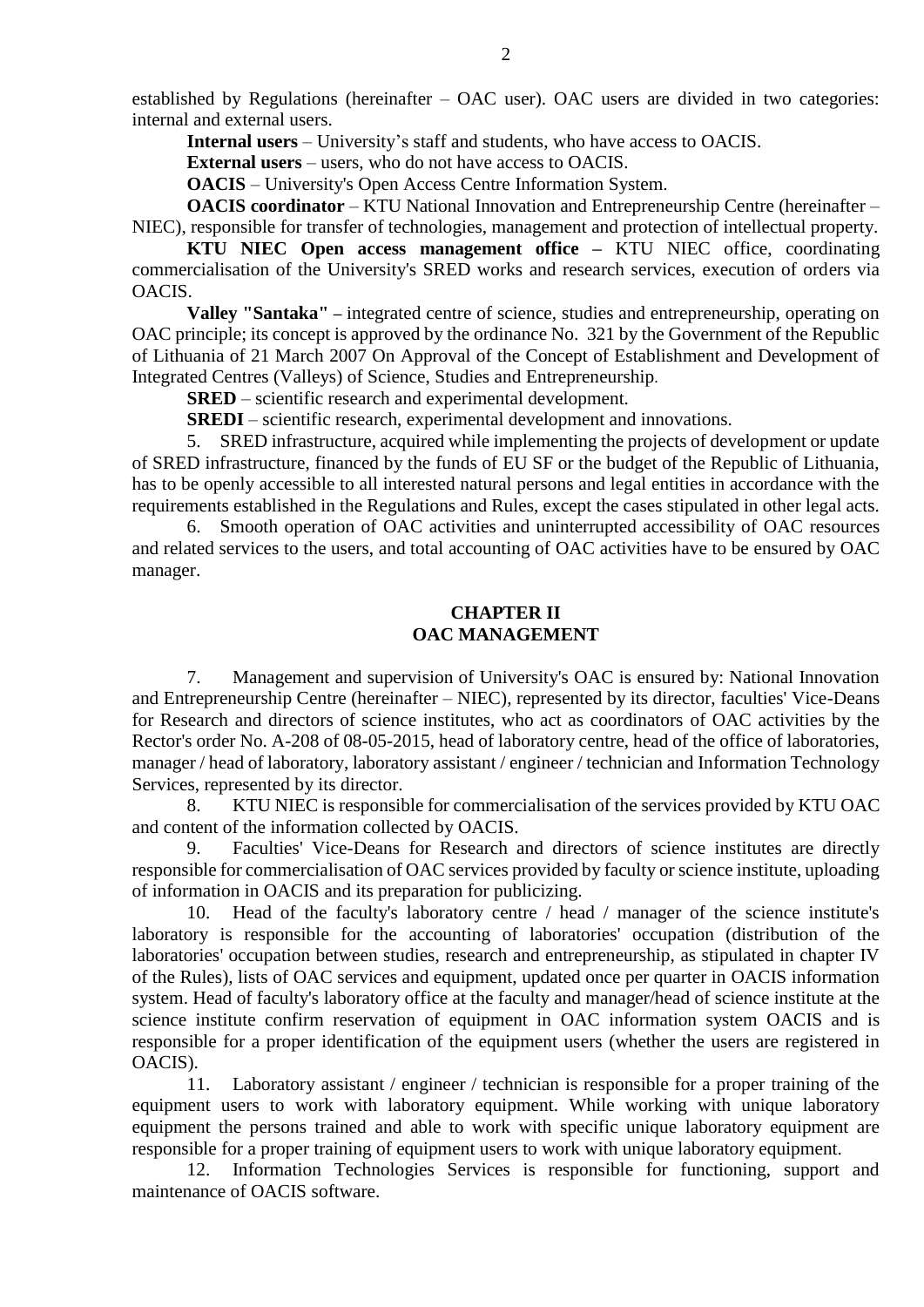13. OAC manager approves a list of OAC resources – SRED equipment and provided SRED services; its use and provision are regulated by the Rules.

14. Contact information of OAC manager, OAC contact information, Rules, list of OAC resources and provided services, semi-annual reports of OAC activities and their assessment, conclusions on effectiveness of OAC activities summarised by MITA and other OAC related information that can be useful to the users, is announced at OAC manager's – University's – website, websites of OACIS and MITA; schedule for the use of OAC resources is also provided there. OAC manager guarantees provision of information, free access, easy search, update and provision of information to MITA.

#### **CHAPTER III**

# **PROCEDURE AND TECHNICAL SPECIFICATIONS FOR PROVISION OF OAC SERVICES**

15. KTU OAC services are provided to both internal and external users via University's Open Access Centre information system OACIS.

16. Internal user, who wants to use OAC resources or be entitled to use OAC services:

16.1. Reserves required equipment at the website [https://OACis.ktu.edu](https://apcis.ktu.edu/) via OAC information system OACIS;

16.2. Faculty's or science institute's funds manager approves allocation of the funds for the use of OAC resources;

16.3. Head of the faculty's laboratory office or head / manager of science institute approved equipment reservation in OACIS.

17. External user, who wants to use OAC resources or be entitled to use OAC services can apply to OAC resources manager: directly, by telephone or at the website [https://OACis.ktu.edu,](https://apcis.ktu.edu/) submitting individual request regarding requested OAC resources or services.

18. After receipt of the external user's request directly or by telephone, University's employee enters it into OAC information system OACIS at [https://OACis.ktu.edu](https://apcis.ktu.edu/) or transfers it to the staff of KTU NIEC Open Access Management Office by email. Further process is conducted as described in p. 18.1-18.5.

18.1. A request submitted by the external user is automatically registered in OAC information system OACIS;

18.2. In the system it is automatically assigned to a responsible employee of KTU NIEC Open Access Management Office, who coordinates provision of services and preparation of commercial offer;

18.3. If SRED services are reserved, employee of KTU NIEC Open Access Management Office assembles a work group that will provide the ordered services;

18.4. Head of faculty's laboratory office or head / manager of science institute confirms equipment reservation in OACIS;

18.5. In case of equipment reservation, employee of KTU NIEC Open Access Management Office in cooperation with a person conducting the department's OAC coordinating functions coordinates the process of making a contract on SRED works and research services (contracts on SRED works and research services are signed only when OACIS commercial offer is prepared). The person providing SRED services is directly responsible for execution of the contract.

#### **CHAPTER IV**

# **TIME RATIO FOR THE USE OF OAC RESOURCES AMONG DIFFERENT SUBJECTS**

19. OAC manager guarantees the provision of at least 30 % of all OAC working time to external users, if needed. The remaining OAC working time is provided to internal users and meeting of internal needs, including organisation of the process of University's studies.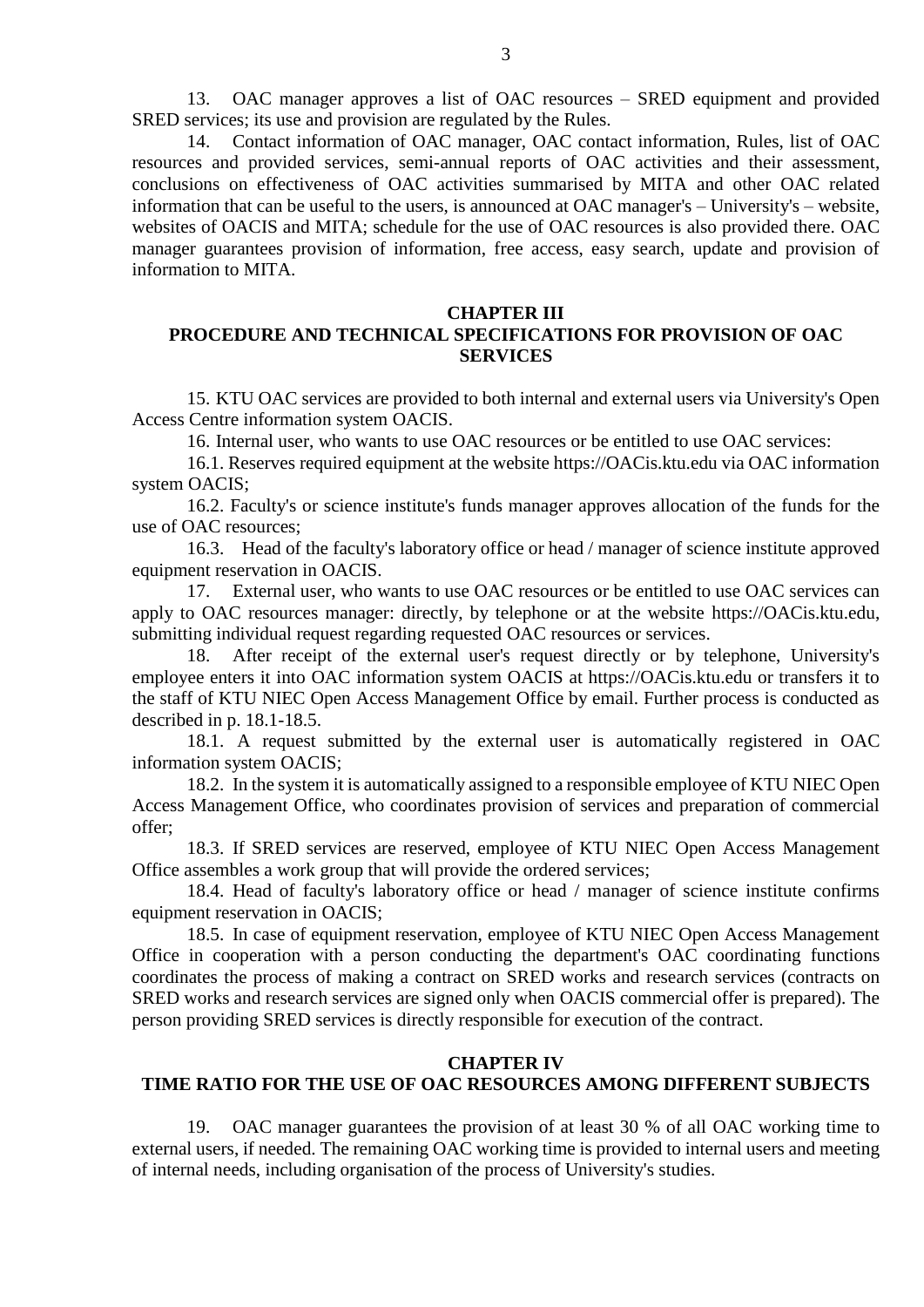20. OAC manager has a right to establish a bigger amount of OAC working time for external users than specified in p. 19. More OAC working time for external users than specified in p. 19 can be established only if OAC manager guarantees that research and study process needs are met at the University.

21. Open access to OAC resources or services for conduction of requested scientific research, experiment or measurement is provided for a required time to all OAC users under procedure established by the Rules. Open access is provided to external users under their submitted application, commercial offer prepared by OACIS and contract of a specific format signed by OAC manager (-s) and external user.

22. OAC services are provided to external users as a priority (taking into consideration organisation of study process) in case demand exceeds the quota of OAC resources and related services provided to external users, established by these Rules, not violating structural assistance rules of the European Union. Priority is applied to small and medium-sized enterprises that have signed long-term target cooperation agreements and newly established (during the last 12 months before the date of application submission) small and medium-sized enterprises performing SRED activities.

23. To encourage newly established (during the last 12 months before the date of application submission) small and medium-sized enterprises performing SRED activities to use the services provided by OAC, OAC manager can apply preferential treatment. OAC services, provided under preferential treatment, cannot violate legal provisions of the European Union regarding state assistance and the rules for use of structural assistance of the European Union.

## **CHAPTER V FORMING OF PRICING FOR OAC SERVICES**

24. Pricing of OAC services is made under the principle of the reimbursement of OAC costs as a priority.

25. The price of OAC services is determined according to the user's type – internal or external user, also, assessing the duration of the work of equipment and human resources, consumables and other materials required for performance of the work, and other possible expenses.

26. After external user's application is received and decision to comply with the request (to provide OAC services fully or partially) is made, OAC manager prepares a commercial offer of service provision applying a calculation model of the pricing of SRED services in accordance the following formula:

 $PK\_exterior$   $= PE\check{S}VMS + EMK + NVS + \check{Z}IS + PPS + PAM + KPM + PVM$ .

Direct operational costs, consisting of:

*PEŠVMS / utility expenses* – average monthly costs for the rent of the premises' area used by the equipment, electricity, heating and water (Euro /h);

*EMK / material required for performance of the research and consumables* **–** determined individually for each device. Recommended value  $-20$  % of the sum of utility costs;

*ŽIS / costs of human resources* – hourly rate of the equipment's service staff (Euro/h) in accordance with the Rector's order No. A-48 of 17 February 2014;

NVS – indirect operating costs consisting of *depreciation deductions* – 10 % of utility expenses and costs of consumables;

*PPS (sales and image formation costs)* – up to 15 % of the price of services or works;

*PAM* (*service (works) administration fees)* – administration fees of various amounts, depending on the group of OAC users that services are provided to – internal or external users. Minimum service administration fee - up to 10 %;

*KPM* (*income tax for provision of the University's services)* – fixed 15 % income tax from the price of services or works;

*PVM* (*added value tax)* – 21 % from the price of services or works.

27. OAC manager, who receives an application of internal user via OACIS, automatically complies with request and reserves equipment, if the following provisions of this order are met: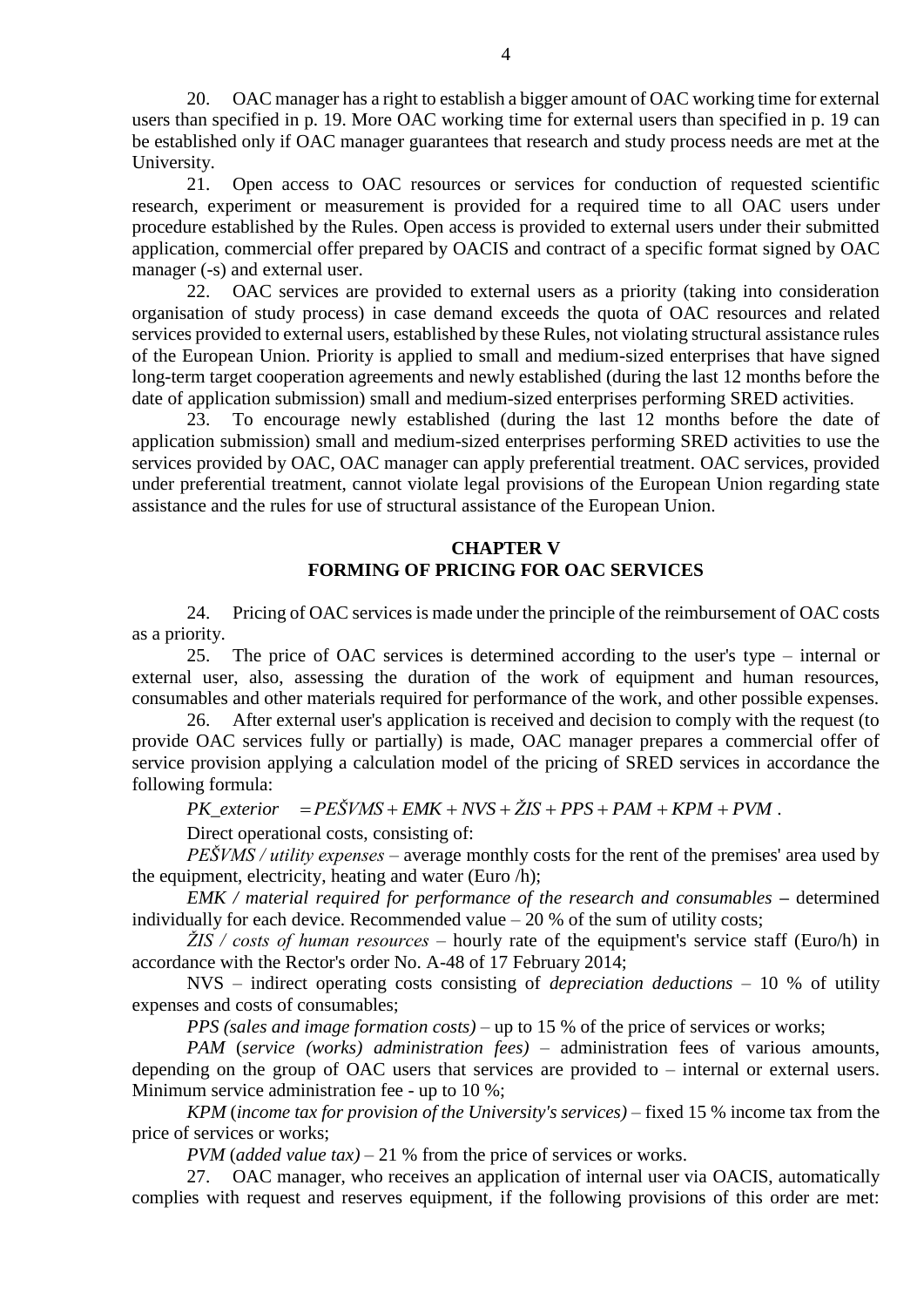internal user is trained and has a permit to use the reserved equipment; internal user has funds for reservation of the equipment or payment for reservation is confirmed by a different fund manager.

28. Prices for the services provided to internal users are calculated in accordance with the following formula:

 $PK\ interior$   $=$   $PE\check{S}VMS$   $+$   $EMK$   $+$   $NVS$   $+$   $\check{Z}IS$   $*$ 

*\* - if equipment is reserved with services of the services staff.*

29. Prices for OAC services are calculated individually in each case, taking into consideration the costs for each particular research specified in p. 27–29. Prices of OAC services are announced publically. Price of OAC services is reviewed taking into consideration changes in economic conditions, costs of OAC maintenance, administration and other costs related to OAC activities.

#### **CHAPTER VI**

# **COLLECTION AND USE OF THE FUNDS RECEIVED FOR PROVISION OF OAC SERVICES**

30. Income received for provision of OAC services have to be used for insurance of OAC activities (update, development of openly accessible SRED and other infrastructure, acquisition of materials and tools required for OAC activities, improvement of qualification of the staff conducting maintenance, operation and development of openly accessible SRED and other infrastructure, salaries and other expenses directly related to insurance of OAC activities).

31. While planning the funds for OAC resources, insurance, use, update and development of OAC resources, OAC manager has to increase the effectiveness of OAC activities.

32. The income received by KTU OAC, is distributed as follows: part of the received income is deducted for utility expenses, materials required for research and operation of equipment, and human resources. Accounting of theses funds is conducted in the department providing services:

32.1. Utility expenses are collected and used to pay for the department's expenses for premises' rent, electricity, water and heating expenses;

32.2. Expenses for materials required for research and consumables are collected in the department's local depreciation fund, which is used for buying of consumables for equipment and materials required for research and for payment for small repairs of equipment.

33. Depreciation deductions are deducted from the received income and collected in the University's OAC common depreciation fund. The purpose of this fund – to collect enough funds that can be used for: major repairs of equipment, replacement of equipment when it is worn or cofinancing of acquisition of expensive consumables. In order to use the above-mentioned funds, the accounting of the equipment's use has to be conducted in the University's equipment reservation information system OACIS.

34. Costs of human resources are collected at the department and used to cover the costs of salary of the employee providing services;

35. Sales and image formation costs are deducted from the received funds and collected at the Fund of National Innovations and Entrepreneurship Centre. These funds can be used for the following:

35.1. Presentation and promotion of OAC equipment and services at the exhibitions, events, conferences, companies in Lithuania and abroad for attraction of the customers of equipment and SRED services, including preparation of distributed material;

35.2. Insurance of maintenance, administration and development needs of the University's equipment reservation information system OACIS;

35.3. To cover the expenses related to the sales of services and use of equipment;

35.4. To cover the expenses of provided services, preparation and update of the lists of equipment and information.

36. Service administration fees are managed and their accounting is conducted in the department providing services; they are used for performance of the department's activities.